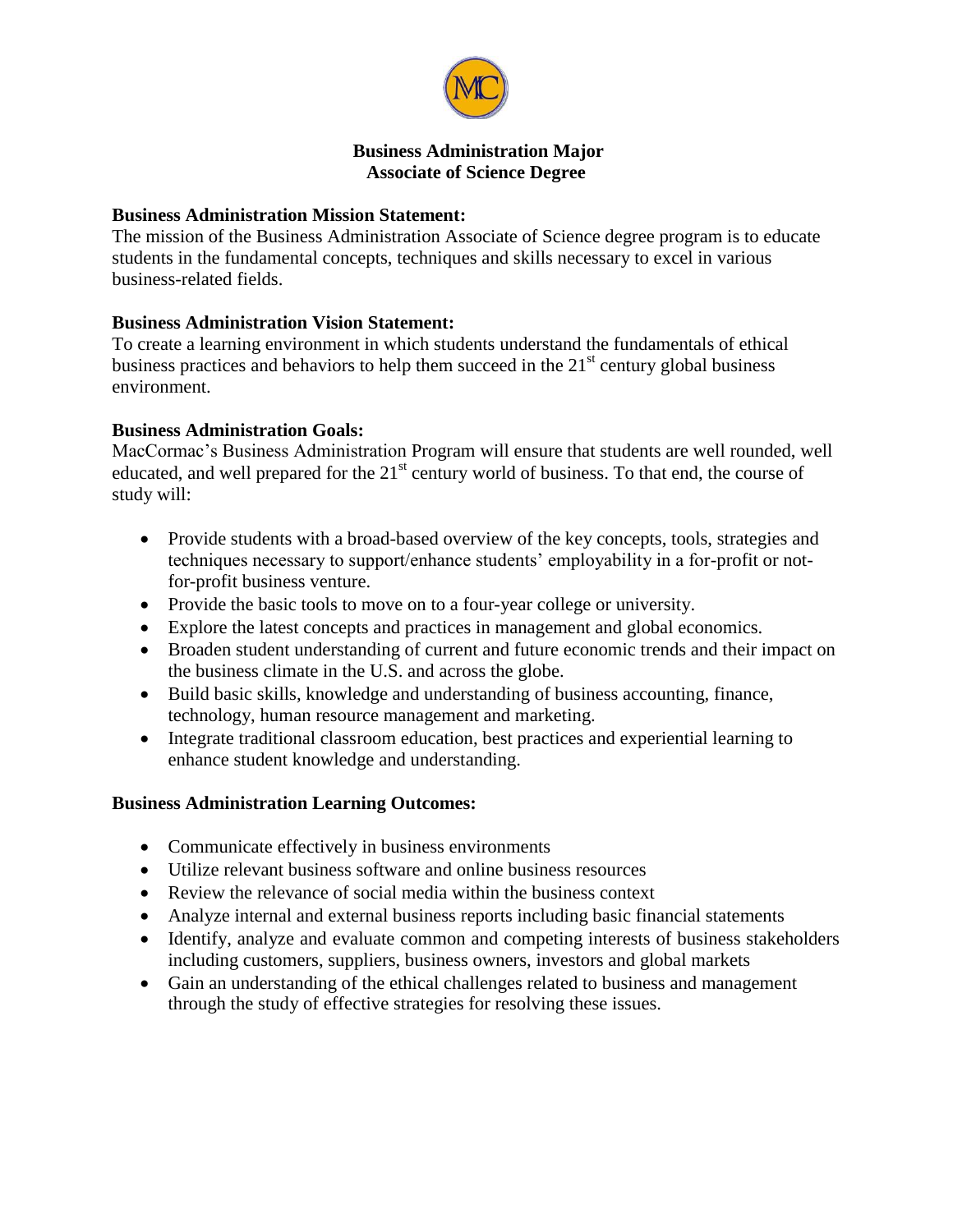

## **Business Administration Major Requirements Required Major Courses (30 Semester credits)**

| <b>Number</b>   | <b>Title</b>                             | <b>Semester Credits</b> |
|-----------------|------------------------------------------|-------------------------|
| <b>ACCT1050</b> | Financial Accounting Principles I3       |                         |
| <b>BUS</b> 1200 |                                          |                         |
| <b>BUS</b> 1300 |                                          |                         |
| <b>BUS</b> 1400 |                                          |                         |
| <b>BUS</b> 1600 |                                          |                         |
| <b>BUS</b> 2400 |                                          |                         |
| <b>BUS</b> 2500 |                                          |                         |
| <b>BUS</b> 2510 | Introduction to International Business 3 |                         |
| <b>BUS</b> 2550 |                                          |                         |
| BUS 2570        | Fundamentals of Business Finance3        |                         |
|                 |                                          |                         |

## **Required General Education Courses (31 Semester credits)**

| <b>Number</b>      | <b>Title</b>                                         | <b>Semester Credits</b> |
|--------------------|------------------------------------------------------|-------------------------|
| <b>CIS</b><br>1150 |                                                      |                         |
| COL 1010           |                                                      |                         |
| COL 2750           |                                                      |                         |
| <b>ENG 1010</b>    |                                                      |                         |
|                    | (Placement Exam Required; may need to take ENG-0900) |                         |
| ENG 1020           |                                                      |                         |
| <b>MATH1600</b>    |                                                      |                         |
| <b>PHIL 2050</b>   |                                                      |                         |
| <b>PSY</b> 1010    |                                                      |                         |
| SOC 2010           |                                                      |                         |
| 2110<br><b>SPE</b> |                                                      |                         |

And ONE economics course, chosen from these two

## **Total Semester Credits for Business Administration Degree ...61**